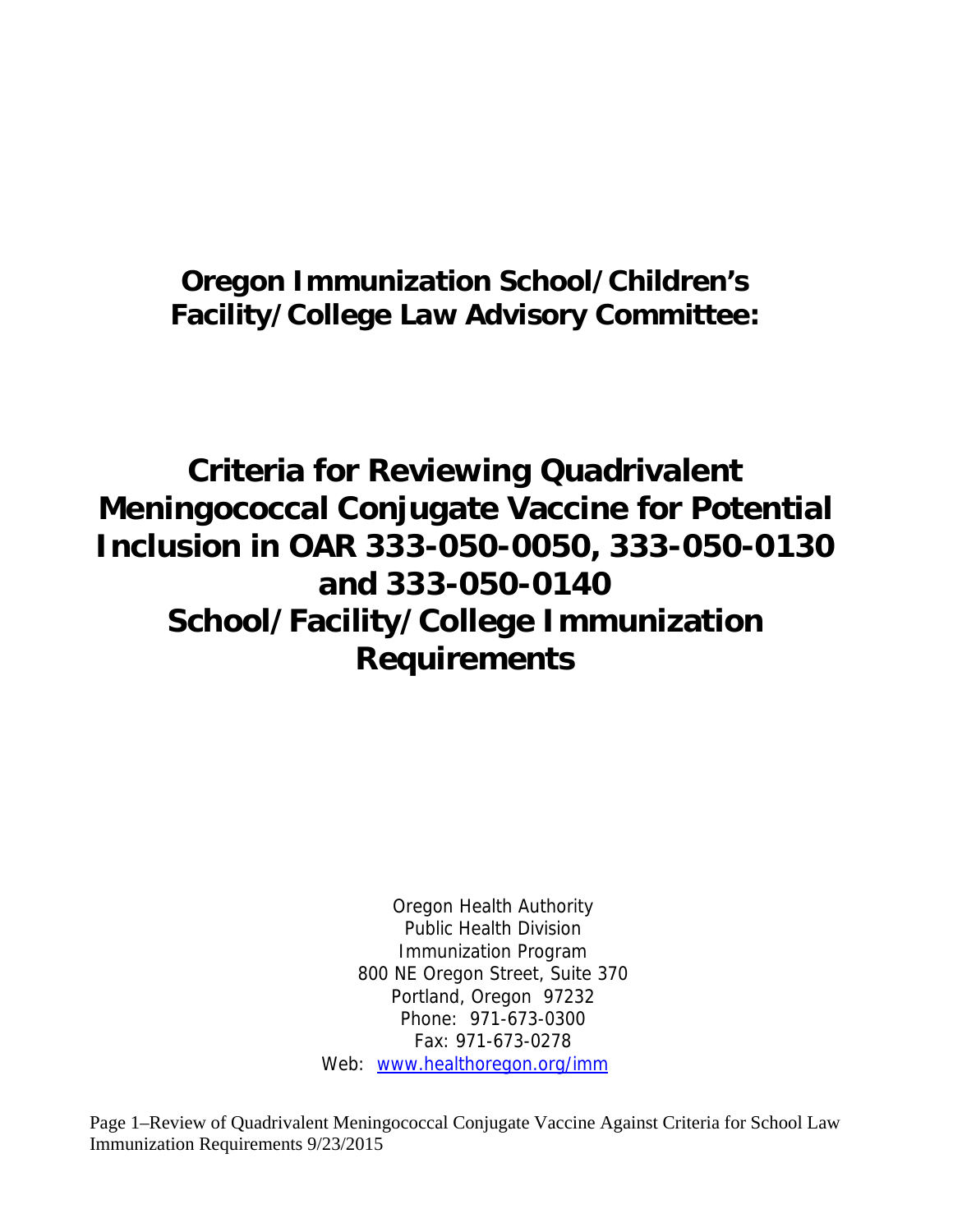#### **Oregon School/Facility Immunization Advisory Committee: Review of Quadrivalent Meningococcal Conjugate Vaccine (MCV4) Against Twelve Criteria for School/Facility/College Immunization Requirements**

#### **Process for Reviewing Antigens for Potential Inclusion in OAR 333-050-0050, 333-050-0130 and 333-050-0140.**

Request for the inclusion of additional antigens or vaccines can come from the Oregon Immunization Program, IPAT (Immunization Policy Advisory Team), Oregon legislature or from the community. Proposed changes to vaccine requirements are discussed with IPAT either in a regularly scheduled meeting or through electronic communication. IPAT will submit their comments and a request for consideration to the Oregon Immunization School Law Advisory Committee.

The Oregon School/Facility Immunization Advisory Committee was established as a part of the school law immunization requirements when the original legislation was passed in 1980. This Committee is composed of immunization stakeholders from the fields of public health, school health, school administration, medicine, day care, child advocacy and consumers (parents). Through consensus, the committee determines what vaccines (antigens) should be included in Oregon school immunization requirements.

Information about new vaccines and the diseases they prevent, including transmission within schools, burden of disease, cost-effectiveness, effect on schools/counties and vaccine availability is presented at a scheduled meeting for committee consideration. The following criteria are an integral part of the discussion and the decision-making process. All 12 criteria must be considered. Members of the Committee are expected to rely on their professional and scientific judgment as well as available data when applying the criteria.

The Committee's recommendation is then submitted to the Oregon Immunization Program for consideration and possible action.

On September 23, 2015, the Immunization School/Facility/College Law Advisory Committee voted to recommend not requiring quadrivalent meningococcal conjugate vaccine for school or college attendance in Oregon.

Page 2–Review of Quadrivalent Meningococcal Conjugate Vaccine Against Criteria for School Law Immunization Requirements 9/23/2015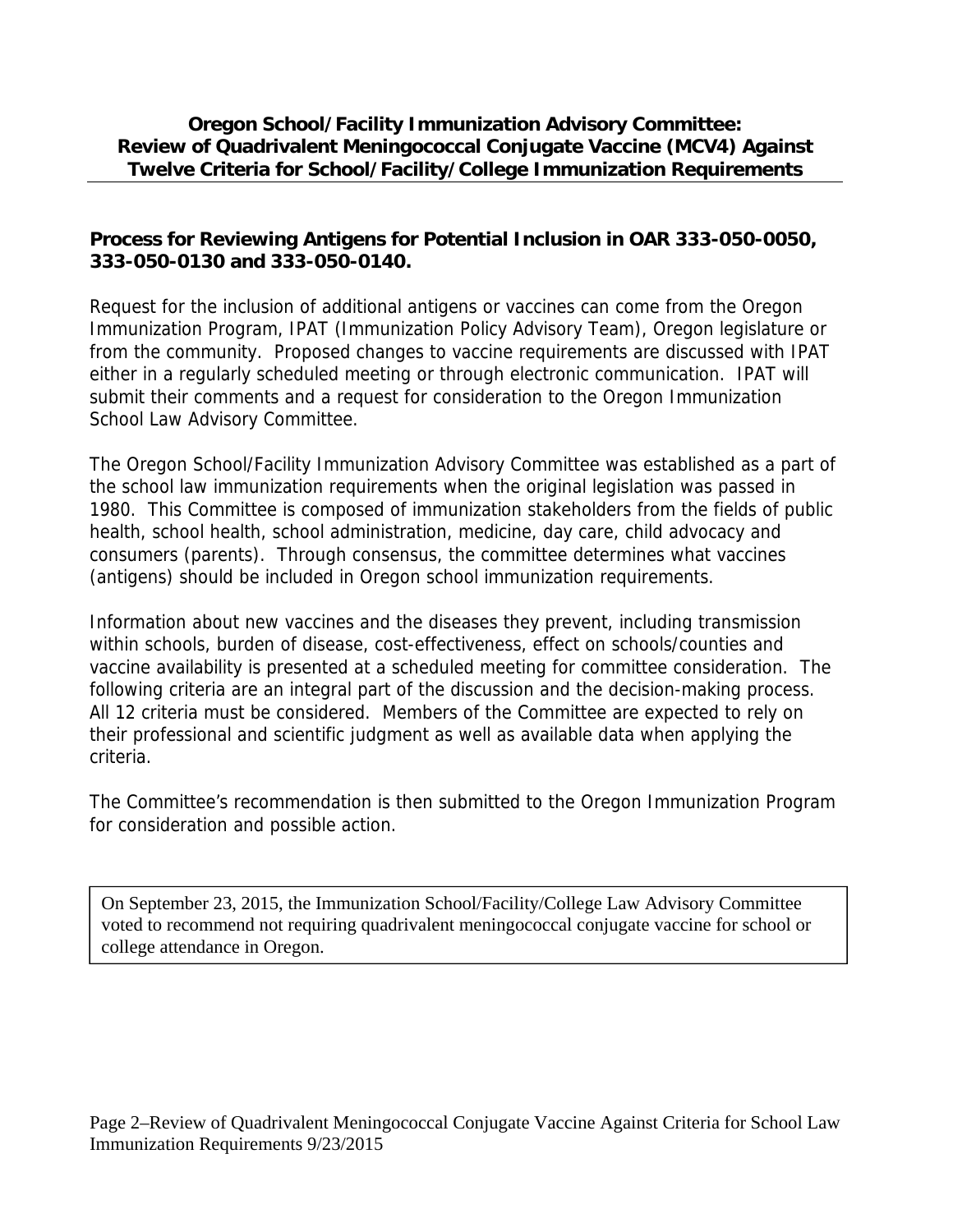### **The 12 Criteria to Consider in Evaluating Quadrivalent Meningococcal Conjugate Vaccine**

#### 1. **The vaccine containing these antigens is recommended by ACIP (Advisory Committee on Immunization Practices) and included on its recommended childhood and adolescent immunization schedule**.

ACIP recommends routine vaccination of all persons aged 11-18 years with two doses of meningococcal conjugate vaccine (MCV4). One dose is also recommended for unvaccinated first year college students up through age 21 living in residential housing. These students are at a small increased risk for meningococcal disease caused by Neisseria meningitidis bacteria. MCV4 provides protection from 4 serogroups of bacteria, A, C, Y and W-135. Vaccination is also recommended for certain high-risk individuals in other age groups.

CDC. *Epidemiology and Prevention of Vaccine-Preventable Diseases*, 13th Edition, pages 231-245. Available at http://www.cdc.gov/vaccines/Pubs/pinkbook/downloads/mening.pdf

CDC. Prevention and Control of Meningococcal Disease: Recommendations of the Advisory Committee on Immunization Practices (ACIP). *MMWR*. March 22, 2013 / 62(RR02);1-22. Available at http://www.cdc.gov/mmwr/preview/mmwrhtml/rr6202a1.htm

#### 2. **The vaccine prevents disease with a significant morbidity and mortality in at least some subset of the Oregon's population.**

Although invasive meningococcal disease (IMD) is a serious disease, with a casefatality rate of 10-15% even with appropriate antibiotic therapy, the disease is increasingly rare. In Oregon, the incidence has decreased 89% since 1996. However, Oregon still has a higher rate of meningococcal disease than the U.S. average (see chart below). The overall number of Oregon cases decreased 58% from 1996 to 2004, prior to licensure of MCV4 in 2005. During this nine-year period, Oregon reported an average of 69 cases a year. During the nine-year period after vaccine licensure, from 2006 through 2014, Oregon reported an average of 28 cases per year. From 2006 through 2014, 29 cases were reported in ages 5-17 years, for an average of 3 cases per year in this age group. From 2006 through 2014, 36 cases were reported in ages 18-24 years, for an average of 4 cases per year in this age group. From 2006 through 2010, of those cases with a serogroup determined, 45% in ages 5-17 years and 75% in ages 18-24 years were due to a serogroup included in quadrivalent meningococcal conjugate vaccine. The occurrence of disease during this time has not been constant and has demonstrated a general trend of decreasing incidence over recent years. Although the highest rates of disease occur among infants, the vaccine is

Page 3–Review of Quadrivalent Meningococcal Conjugate Vaccine Against Criteria for School Law Immunization Requirements 9/23/2015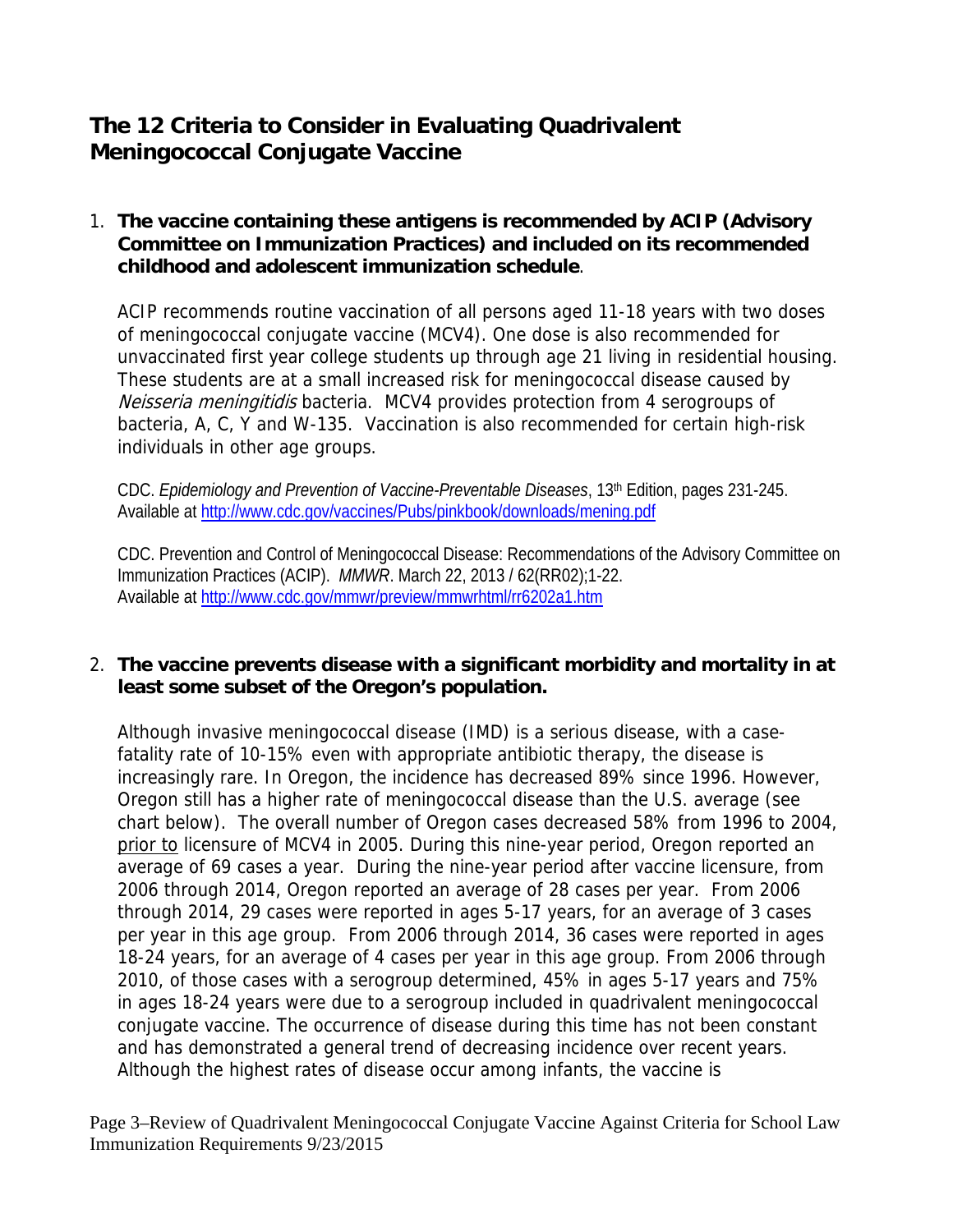recommended only for infants at high risk; there is no universal recommendation for infants to receive meningococcal vaccine.



## **Incidence of Invasive Meningococcal Disease Cases**

Oregon Acute and Communicable Disease Program, 2010, 2015.

#### 3. **The vaccine (antigen) is cost-effective from a societal perspective in Oregon.**

In an article by Ortega-Sanchez et. al., comparing cost-effectiveness studies of vaccines recommended for adolescents, meningococcal vaccines (one dose) were the least cost-effective of all adolescent vaccines. Estimated costs for routine vaccination with MCV4 starting at 11 years of age were \$121,000-205,000 per life-year saved (LYS) and \$88,000-179,000 per quality-adjusted life year (QALY). For college freshmen living in dormitories, one study estimated the cost of vaccinating with MPSV4 to be \$306,000 per LYS (no QALY estimate was provided). The estimated cost of vaccinating with MCV4 compared with MPSV4 would be expected to be lower because of the longer duration of immunity conferred.

At the October 2010 ACIP meeting, mean estimates for QALY saved were revised, as follows, given new information about waning of antibody titers in the years following vaccination: \$281,000 for one dose of meningococcal vaccine given at 11 years of age,

Page 4–Review of Quadrivalent Meningococcal Conjugate Vaccine Against Criteria for School Law Immunization Requirements 9/23/2015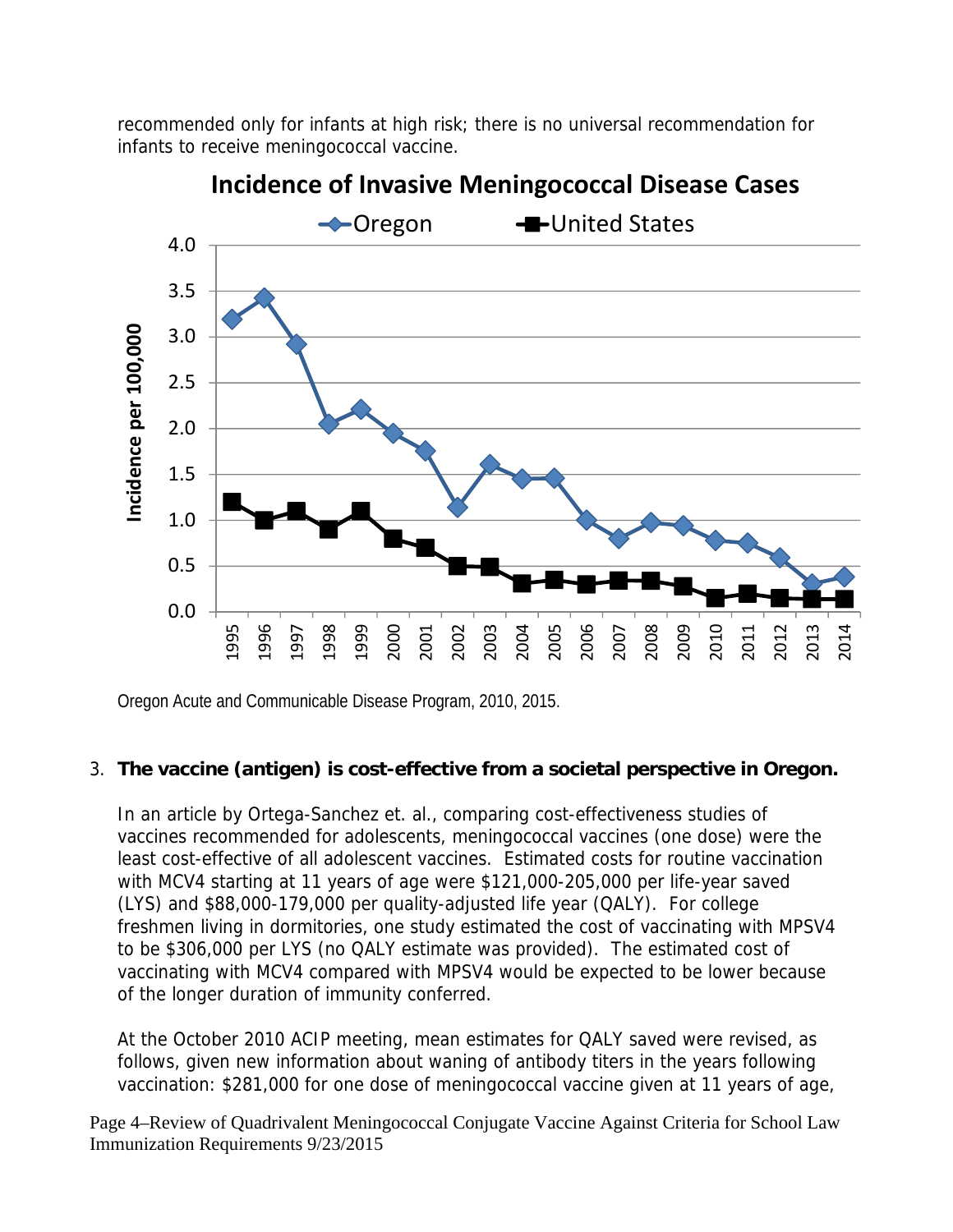\$121,000 for one dose given at 15 years of age, and \$157,000 for two doses given at 11 and 16 years of age. Caveat: the cost-effectiveness data are based on assumptions lacking biological plausibility, specifically that vaccine effectiveness holds steady at 93% for five years and then wanes to zero immediately at 5 years.

Ismael R. Ortega-Sanchez, Grace M. Lee, R. Jake Jacobs, Lisa A. Prosser, Noelle-Angelique Molinari, Xinzhi Zhang, William B. Baine, Mary M. McCauley, Ted Miller for the Working Group on Leading Economic Issues for New Vaccine for Adolescents. Projected Cost-effectiveness of New Vaccines for Adolescents in the United States. *Pediatrics*, Jan 2008; 121: S63 - S78. Available at http://pediatrics.aappublications.org/cgi/content/abstract/121/Supplement\_1/S63?eaf

CDC. Cost-Effectiveness of Meningococcal Vaccination Strategies for Adolescents in the United States. Presentation at ACIP, October 27, 2010. Available at http://www.cdc.gov/vaccines/recs/acip/downloads/mtg-slides-oct10/02-3-mening-CostEffect.pdf

How do the morbidity/mortality statistics and cost-effectiveness estimates support or oppose the addition of this vaccine to school/facility/college requirements?

#### 4. **The vaccine (antigen) has been used in the general population to demonstrate reduction in disease activity with similar level of effectiveness to that demonstrated prior to FDA approval.**

Nationally, incidence of invasive meningococcal disease has been decreasing since 1996. The vaccine is estimated to be 80-90% effective against the serogroups contained in the vaccine for at least three years. A second dose of quadrivalent meningococcal vaccine is now recommended for all adolescent 16-18 years of age because of waning immunity after the first dose.

CDC. Summary of Notifiable Diseases --- United States, 2007. *MMWR*. July 9, 2009: 56(53);1-94. Available at http://www.cdc.gov/mmwr/preview/mmwrhtml/mm5653a1.htm

CDC. Estimate of Effectiveness of Meningococcal Conjugate Vaccine (MCV4). Presentation at ACIP, June 24, 2009.

Available at http://www.cdc.gov/vaccines/recs/acip/downloads/mtg-slides-jun09/07-3-menin.pdf

CDC. Prevention and Control of Meningococcal Disease: Recommendations of the Advisory Committee on Immunization Practices (ACIP). *MMWR*. March 22, 2013 / 62(RR02);1-22. Available at http://www.cdc.gov/mmwr/preview/mmwrhtml/rr6202a1.htm

Page 5–Review of Quadrivalent Meningococcal Conjugate Vaccine Against Criteria for School Law Immunization Requirements 9/23/2015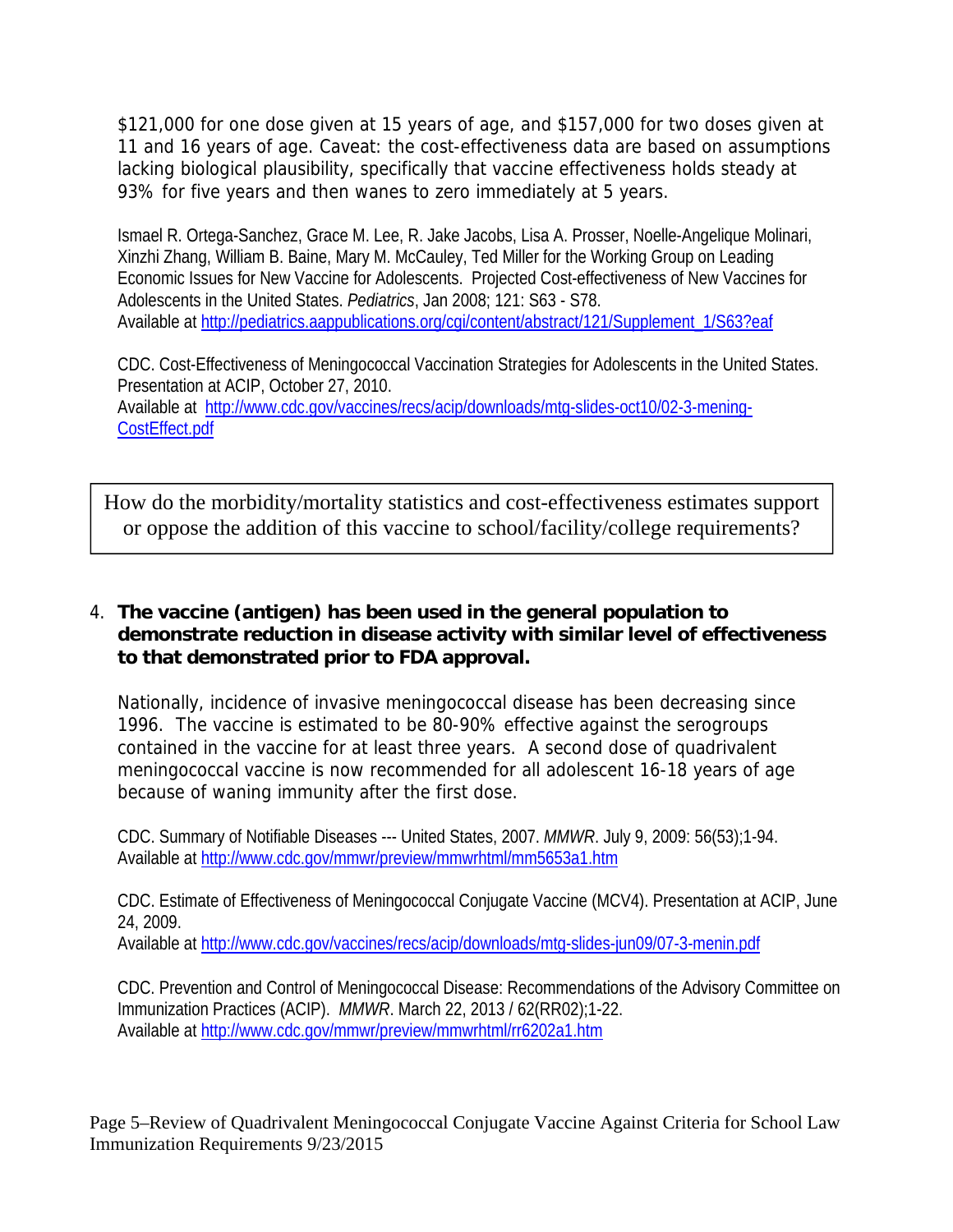#### 5. **The vaccine is necessary to prevent diseases known to be spread in schools or facilities, respectively and will increase safety in the school/facility environment.**

Meningococcal disease can refer to any illness that is caused by the type of bacteria called Neisseria meningitidis, also known as meningococcus. These illnesses are often severe and include infections of the lining of the brain and spinal cord (meningitis) and bloodstream infections (bacteremia or septicemia). Meningococcus bacteria are spread through the exchange of respiratory and throat secretions like spit (e.g., by living in close quarters, kissing).

The communicability of meningococcal disease is generally limited. Recognized environments increasing the risk of meningitis include college freshmen living in dorms and household contacts of persons with meningococcal disease. According to CDC, "In studies of households in which a case of meningococcal disease has occurred, only 3%–4% of households had secondary cases. Most households had only one secondary case. Estimates of the risk of secondary transmission are generally 2–4 cases per 1,000 household members at risk. However, this risk is 500–800 times that in the general population." For this reason, antibiotics are routinely given to household members of persons with meningococcal disease, so as to eradicate the organisms before they can cause invasive disease.

CDC Meningococcal Disease website, accessed 9/16/2015. Available at http://www.cdc.gov/meningococcal/index.html

CDC. *Epidemiology and Prevention of Vaccine-Preventable Diseases*, 13th Edition, pages 231-245. Available at http://www.cdc.gov/vaccines/Pubs/pinkbook/downloads/mening.pdf

Would this vaccine requirement have the potential to reduce the spread of disease in the school/facility/college setting, or is the goal to reduce disease in the community at large? Would this vaccine requirement have the potential to reduce the number of cases of disease, or would it have the potential to prevent outbreaks?

6. **Requiring the vaccine for school law will make a significant difference in vaccine coverage in the preschool/school/college populations and vaccinating the infant, child, adolescent or young adult against this disease reduces the risk of person-to-person transmission.** 

Requiring the vaccine would have a significant impact on vaccine coverage for adolescents. As of May 2015, 70.3% of adolescents ages 13-17 had at least one dose of MCV4; 49.5% were up-to-date with the recommended number of doses (1 or 2)

Page 6–Review of Quadrivalent Meningococcal Conjugate Vaccine Against Criteria for School Law Immunization Requirements 9/23/2015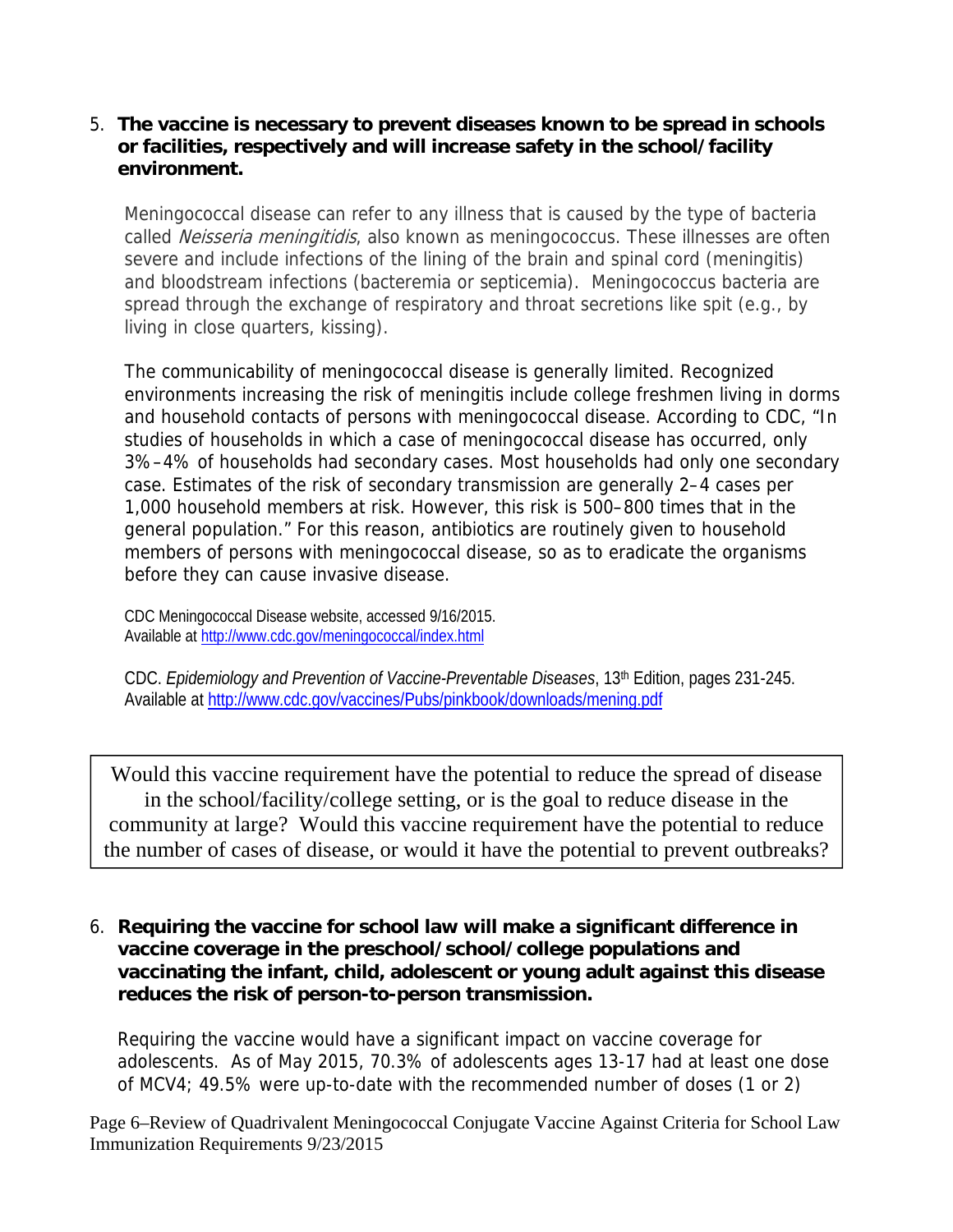based on age and previous vaccination history. National Immunization Survey – Teen 2014 estimates one dose MCV4 coverage for 13-17 year olds in Oregon at 68.4%  $(\pm 6.0)$  compared to 79.3%  $(\pm 1.1)$  for the U.S.

Oregon ALERT Immunization Information System, 2015.

CDC. National, Regional, State, and Selected Local Area Vaccination Coverage Among Adolescents Aged 13–17 Years — United States, 2014. *MMWR*. July 31, 2015 / 64(29);784-792

#### 7. **The vaccine is acceptable to the Oregon medical community and the general public.**

Uptake of MCV4 has increased in the Oregon Sentinel Region in 13-17 year olds from 41.5% in 2010 quarter 4 to 76% in 2015 quarter 1. (The Oregon Sentinel Region consists of six contiguous counties in the Upper Willamette Valley: Clackamas, Marion, Multnomah, Polk, Washington and Yamhill.)

4th Quarter Sentinel Report, 2010. Oregon Immunization Program 1st Quarter Sentinel Report, 2015. Oregon Immunization Program

What level of provider/public acceptance and vaccine uptake are necessary so that addition of this vaccine to school/facility/college law would be most effective? If uptake and acceptance are very high, the requirement would have little impact, and if very low, the requirement would face a lot of resistance.

#### 8. **Ensure that sufficient funding is available on a state level to purchase vaccines for children who would need to meet the new law requirements.**

A vaccine cannot be added to school law requirements unless it is assured that every child has access to the vaccine and that it is affordable. If the cost of the vaccine exceeds the funding available through federal programs, it will be necessary for the state to set aside funds to purchase the proposed required vaccine. Based on cost projections for the next fiscal cycle, the costs for providing MCV4 would be about \$1.2 million dollars for one school-aged cohort per year for a requirement for only one dose of vaccine. A single dose of vaccine current costs the state \$83. For two doses of vaccine or for college students, no estimate has been prepared. Factors that would need to be considered in making an estimation would include the number of first year college students living in residential housing, the uptake of vaccine in first year college students, the proportion with insurance covering MCV4, the number of students coming from other states and the number of freshmen over 18 years of age as these

Page 7–Review of Quadrivalent Meningococcal Conjugate Vaccine Against Criteria for School Law Immunization Requirements 9/23/2015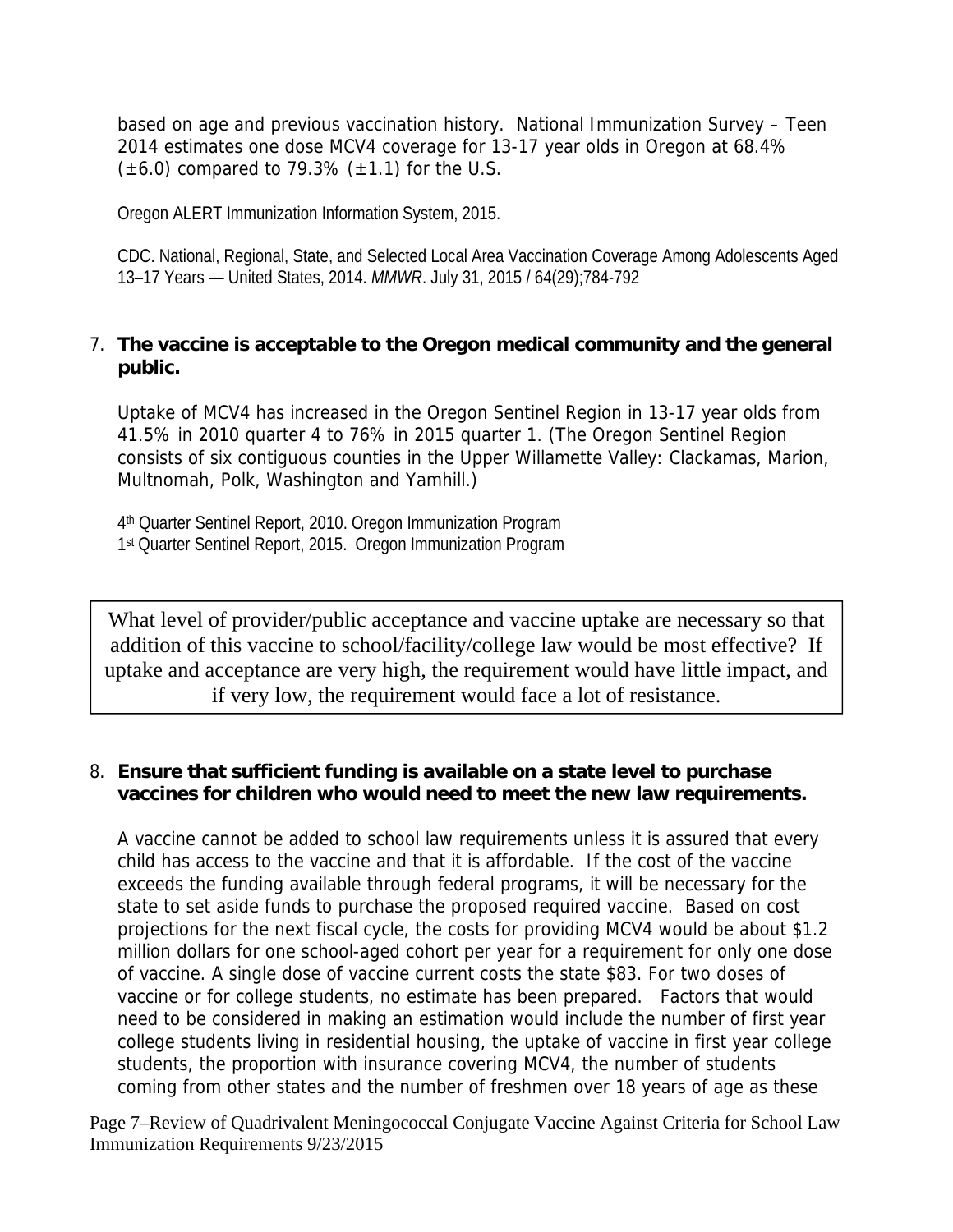students would not be eligible for the VFC program. Currently, the booster dose of the vaccine is not covered under 317 funding in Oregon for healthy adolescents unless they are in a specified high risk group.

317 Funded Vaccine—Effective October 1, 2015. Oregon Health Authority, Public Health Division, Immunization Program.

#### 9. **There is a stable and adequate supply of vaccine.**

There is a stable and adequate supply of vaccine at this time. Menactra (sanofi pasteur) was licensed in 2005, and a second quadrivalent meningococcal conjugate vaccine, Menveo (Novartis) was licensed in 2010. A combination vaccine with Hib (Menhibrix) was licensed in 2012. Menhibrix is recommended only for high risk children from 2 through 18 months of age.

#### 10.**The administrative burdens of delivery and tracking of vaccine and Oregon school/facility rule implementation is reasonable in light of any other vaccines currently being phased in to law.**

For schools and children's facilities, whenever new immunization requirements are added, schools have to contact more families about needed vaccines and spend time educating parents. Computer software upgrades must be made and paid for, and in turn must be approved by the state. Computer programs used by schools, child care programs and local health authorities for data collection and reporting are not currently designed to accept meningococcal vaccines, so programming changes would be extensive. Exclusion orders and Certificate of Immunization Status forms would require revision. Local health departments would have to prepare and mail more exclusion orders, provide more community clinics and communicate with local providers and parents about the new rule changes to ensure that children will not be excluded from school. Oregon law prohibits local health departments from charging parents or students a fee for the vaccine or administration if they are financially unable to pay, and this has a financial impact on the counties. Adding more vaccines when still phasing in other vaccines can then lead confusion and frustration that can potentially overwhelm the partners in the process which may weaken the effectiveness of school law enforcement. The phasing in of Hepatitis A for students in grades PreK - 12 will not be complete until the year 2021.

At this time, measles is the only state-mandated vaccine for college students. Many colleges do not have an electronic method for tracking and enforcement of immunization requirements, so the process is time intensive. Additional requirements at the college level would require more staff time. A requirement only for first year

Page 8–Review of Quadrivalent Meningococcal Conjugate Vaccine Against Criteria for School Law Immunization Requirements 9/23/2015